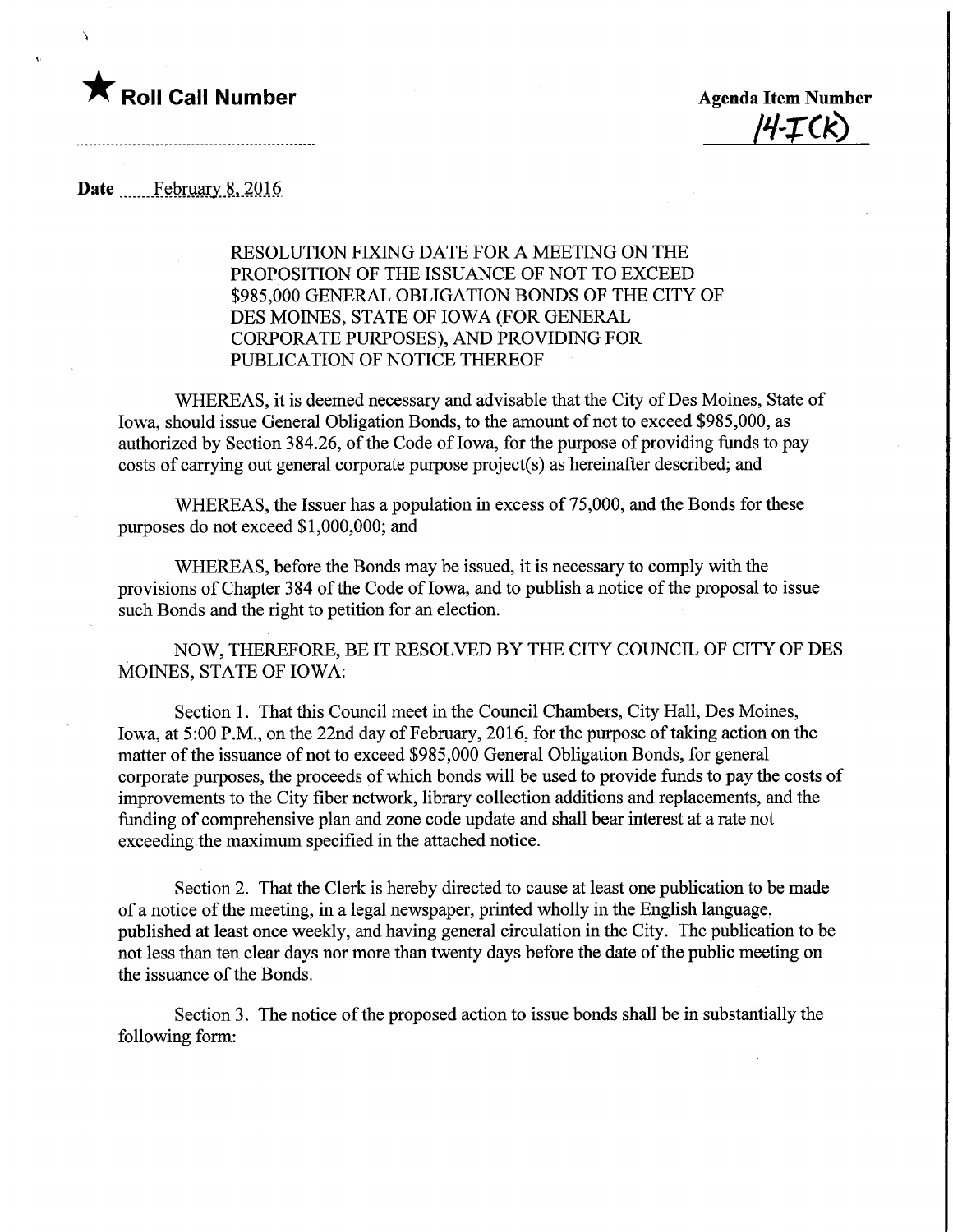

 $\ddot{\phantom{a}}$ 

 $14 - T(K)$ 

Date February 8, 2016

## NOTICE OF MEETING OF THE CITY COUNCIL OF THE CITY OF DES MOINES, STATE OF IOWA, ON THE MATTER OF THE PROPOSED ISSUANCE OF NOT TO EXCEED \$985,000 GENERAL OBLIGATION BONDS OF THE CITY (FOR GENERAL CORPORATE PURPOSES), AND THE HEARING ON THE ISSUANCE THEREOF

PUBLIC NOTICE is hereby given that the City Council of the City of Des Moines, State of Iowa, will hold a public hearing on the 22nd day of Febmary, 2016, at5:OOP.M., in the Council Chambers, City Hall, Des Moines, Iowa, at which meeting the Council proposes to take additional action for the issuance of not to exceed \$985,000 General Obligation Bonds, for general corporate purposes, bearing interest at a rate of not to exceed nine (9%) per centum per annum, the Bonds to be issued to provide funds to pay the costs of improvements to the City fiber network, library collection additions and replacements, and the funding of comprehensive plan and zone code update.

At any time before the date of the meeting, a petition, asking that the question of issuing such Bonds be submitted to the legal voters of the City, may be filed with the Clerk of the City in the manner provided by Section 362.4 of the Code of Iowa, pursuant to the provisions of Section 384.26 of the Code of Iowa.

At the above meeting the Council shall receive oral or written objections from any resident or property owner of the City to the above action. After all objections have been received and considered, the Council will at the meeting or at any adjournment thereof, take additional action for the issuance of the Bonds or will abandon the proposal to issue said Bonds.

This notice is given by order of the City Council of the City of Des Moines, State of Iowa, as provided by Section 384.26 of the Code of Iowa.

Dated this S<sup>u</sup> day of February, 2016. Diane Kauh erk, City of Des Moines, State of Iowa Published in The Des Moines Register  $\Box$   $\Box$   $\Box$  , 2016. (End of Notice) ry<br>